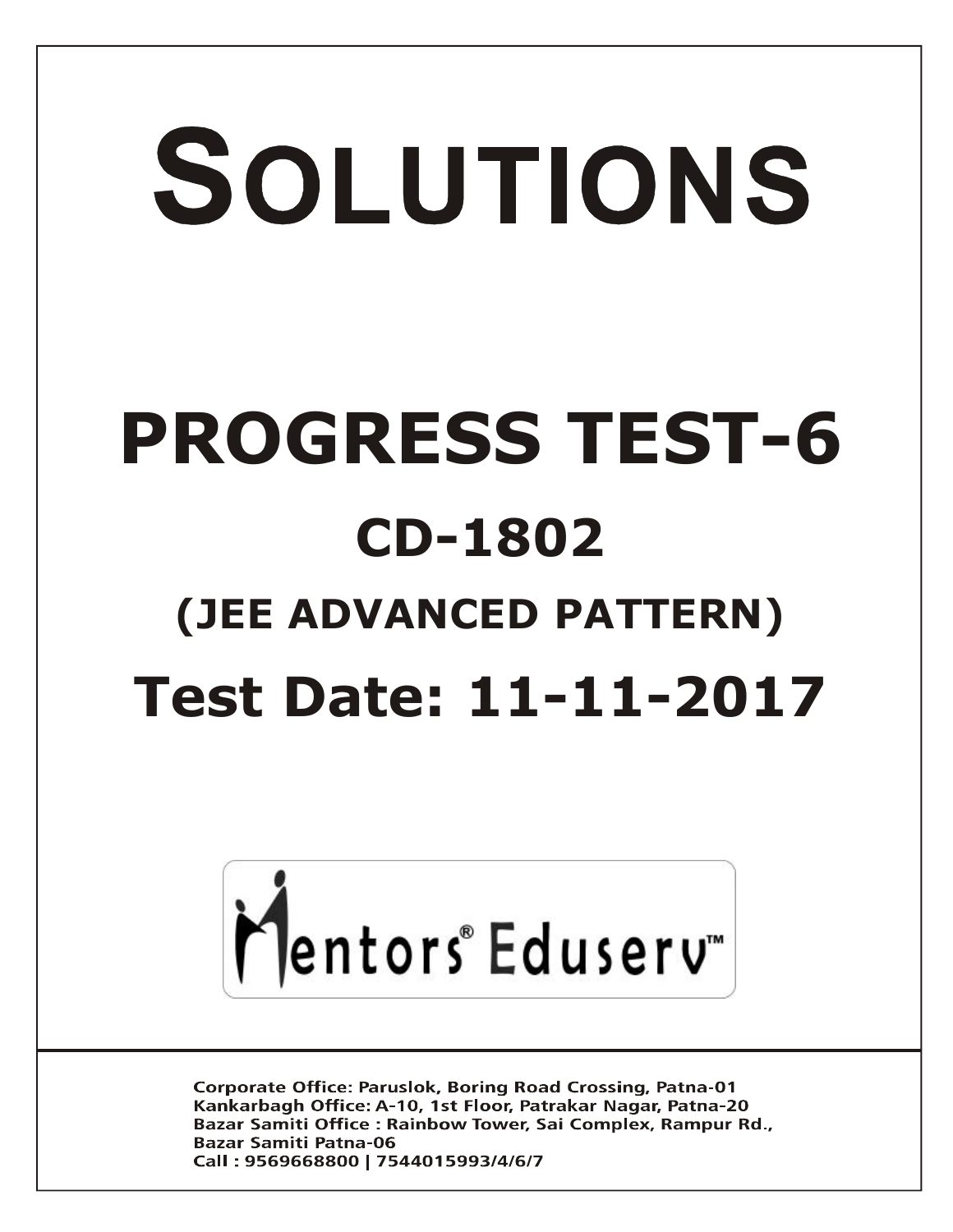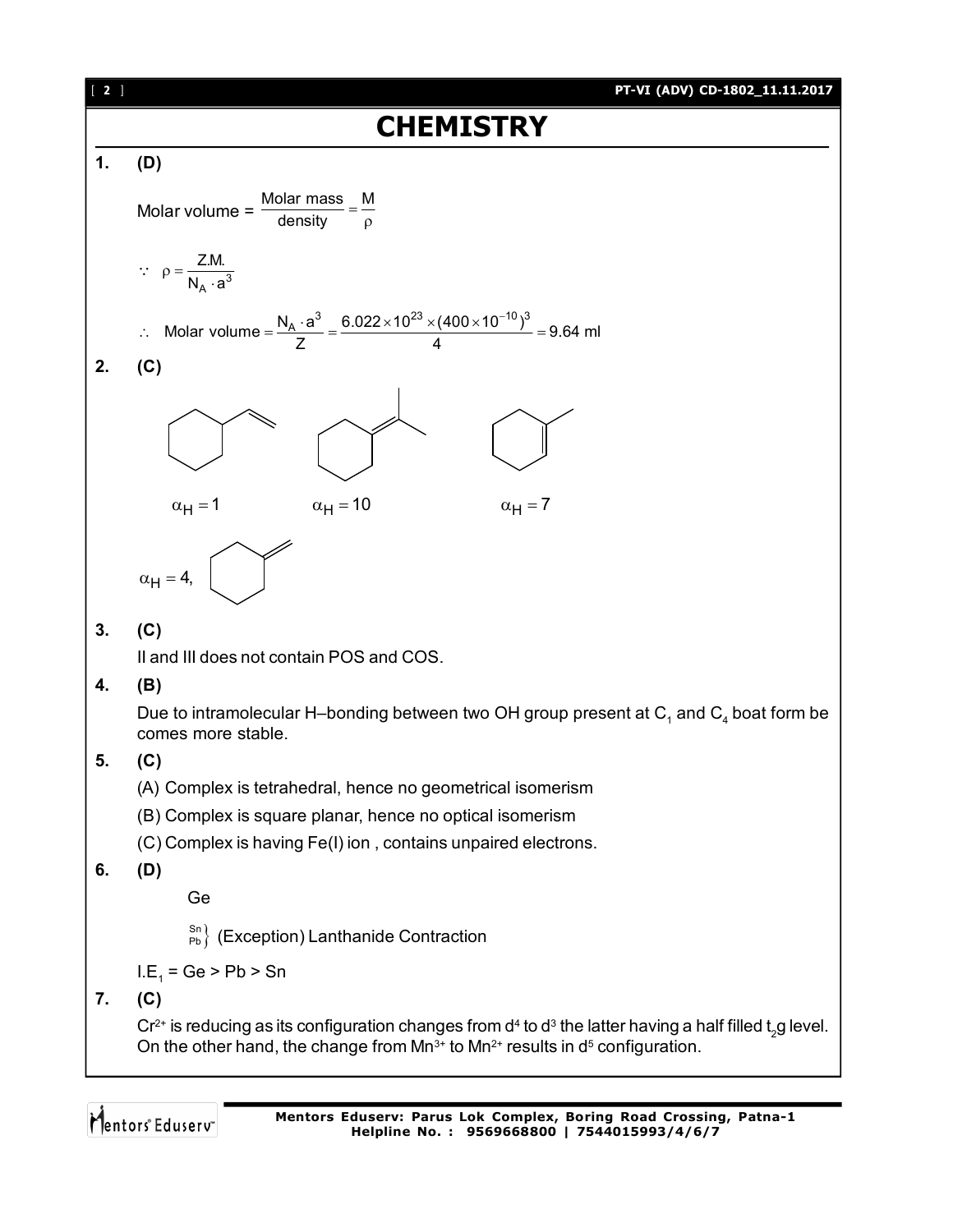#### **PT-VI (ADV) CD-1802\_11.11.2017** [ **3** ]

**8. (A)** For B.C.C 4r = √3 a  $a = \frac{4r}{\sqrt{2}} = \frac{2 \times 1.73}{\sqrt{2}}$  $\Rightarrow$  a =  $\frac{4r}{\sqrt{3}} = \frac{2 \times 1.73}{\sqrt{3}} = 2 \text{ Å} = 200 \text{ pm}$ **9. (C,D)**  $log_{10}^{k} = 5 - \frac{2000k}{T} \dots (i)$ also,  $log_{10}^{k} = log_{10}^{A} - \frac{E_a}{2.303}$  $log_{10}^{k} = log_{10}^{A} - \frac{E}{2.28}$ 2.303RT .............(ii) equating  $log_{10}^{A} = 5$ or,  $A = 10^5$  $2000 = \frac{\text{Ea}}{2.303 \text{R}}$ or,  $E_a = \frac{2000 \times 2.30 \times 3 \times 2}{1000}$  k Cal  $=\frac{2000\times2.30\times3\times2}{1000}$  $E_a = 9.212$ **10. (A, C, D)**  $(A)$  CH<sub>3</sub>  $NH<sub>2</sub>$  $CH_3 \longrightarrow CH_3 \quad CH_3 \quad CH_3 \quad \searrow \quad CH_3$  $NH<sub>2</sub>$  $NO<sub>2</sub>$  $NH<sub>2</sub>$  $NO<sub>2</sub>$  $NH<sub>2</sub>$  $NO<sub>2</sub>$  $H_3C \sim \ \bigtriangleup \sim$  CH<sub>3</sub> SIP  $-I$  –M  $CH<sub>3</sub>$ –M (C) N  $N$ (CH<sub>3</sub>)<sub>2</sub>  $+M$ Negative charge appear due to +M group , N Localised ,  $\mathsf{N}(\mathsf{CH}_3)_2$ lone pair is conjugated with pi bond (delocalised lone pair)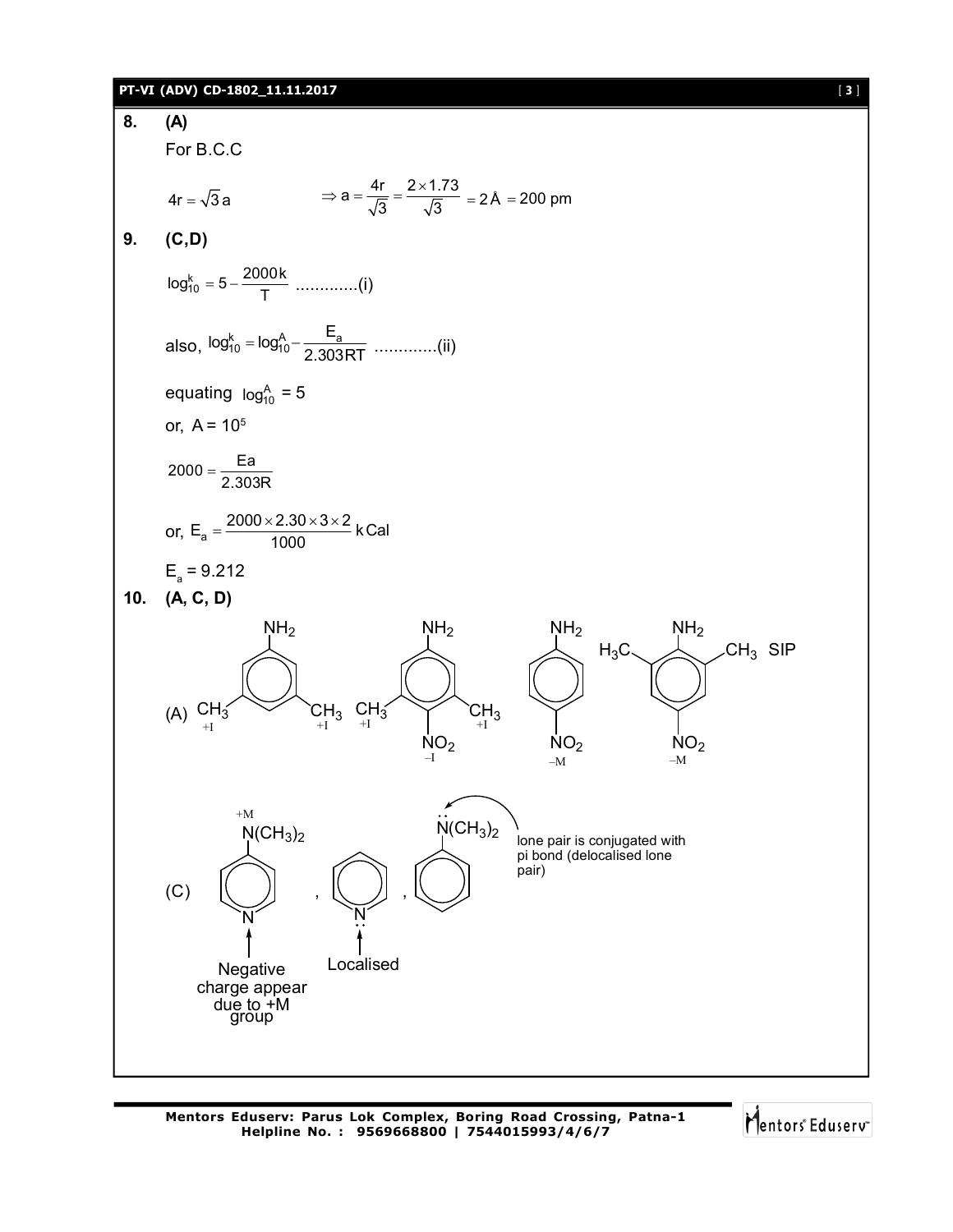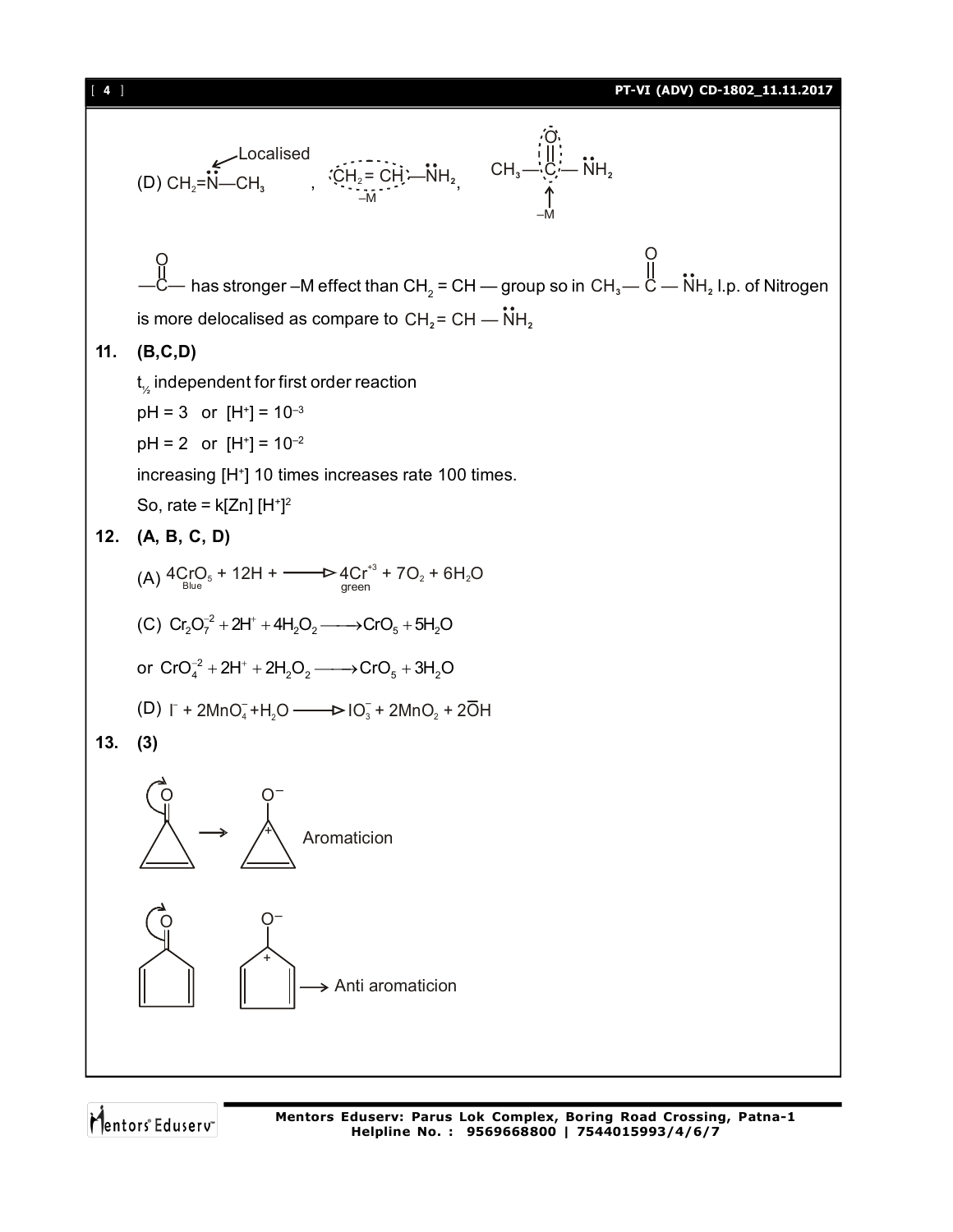

Mentors<sup>e</sup> Eduserv<sup>-</sup>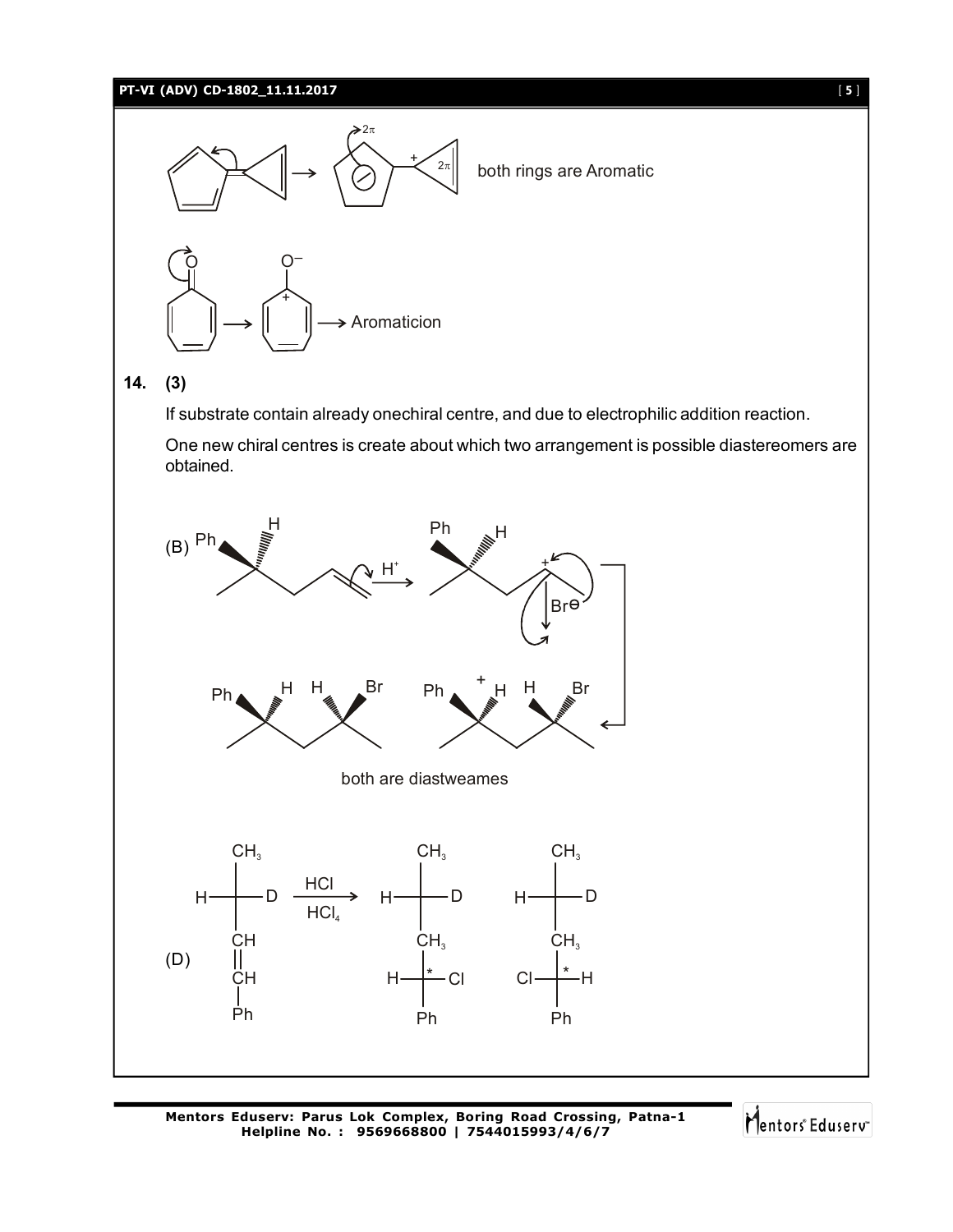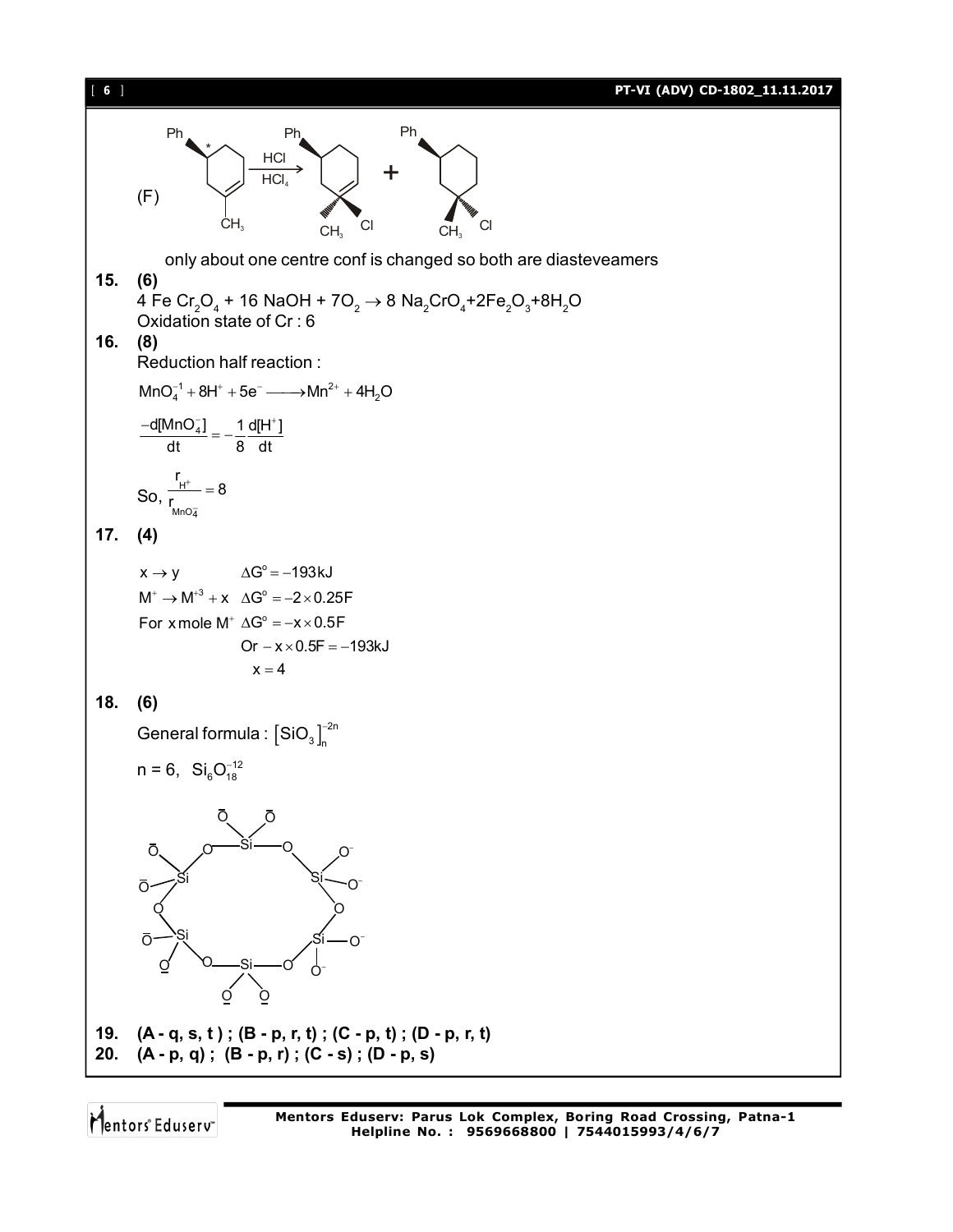## **PHYSICS**

#### **21. (A)**

The given lens is a convex lens. Let the magnification be m, then for real image

mx  $\frac{1}{\text{nx}} + \frac{1}{\text{x}}$  $\frac{1}{x} = \frac{1}{f}$ 1 ... (i) and for virtual image  $\frac{1}{-my} + \frac{1}{y}$ 1 my  $\frac{1}{-my} + \frac{1}{y} = \frac{1}{f}$ 1 ... (ii)

From Eq. (i) and Eq. (ii), we get

$$
f = \frac{x + y}{2}
$$

**22. (B)**

#### **23. (D)**

From the rating of the bulb, the resistance of the bulb can be calculated.

$$
R = \frac{V_{rms}^{2}}{P} = 100\Omega
$$
  
220V $\bigodot$  50Hz  
1A  
000 W

For the full to be operated at its rated value the rms current through it should be 1A Also,

$$
_{\text{rms}} = \frac{V_{\text{rms}}}{Z} \therefore 1 = \frac{200}{\sqrt{100^2 + (2\pi 50L)^2}} \Rightarrow L = \frac{\sqrt{3}}{\pi} H
$$

**24. (D)**

$$
25. (C)
$$

$$
M_0
$$
\n
$$
M_0
$$
\n
$$
M_0
$$
\n
$$
M_0
$$
\n
$$
\Rightarrow M_{\text{net}} = \sqrt{3} M_0
$$

**Mentors Eduserv: Parus Lok Complex, Boring Road Crossing, Patna-1 Helpline No. : 9569668800 | 7544015993/4/6/7**

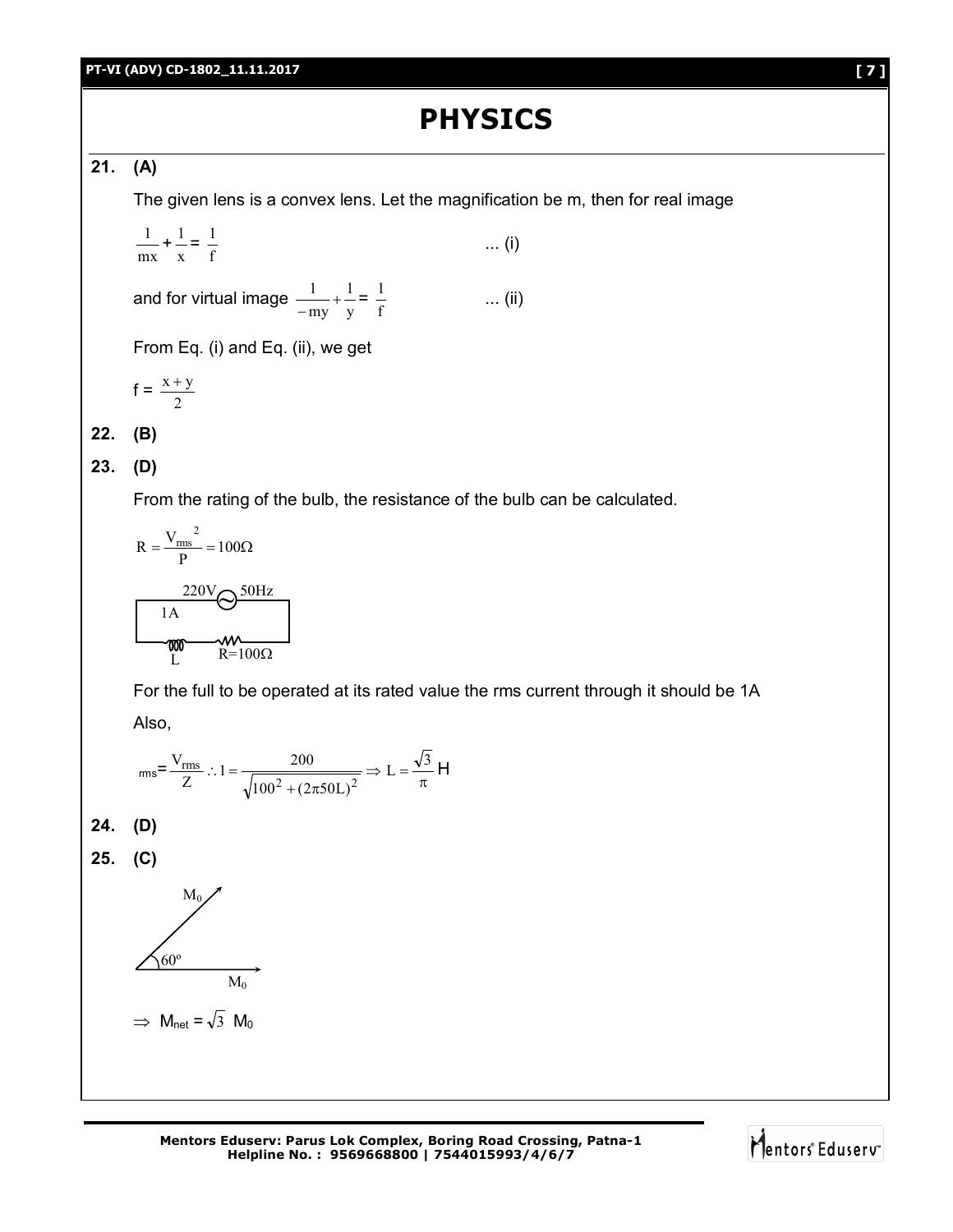#### **[ 8 ] PT-VI (ADV) CD-1802\_11.11.2017**

#### **26. (B)**

$$
C_{K} = \frac{\varepsilon_{0}A}{d - b + \frac{b}{K}}
$$
  
\nWe set  $b = 0$   
\n
$$
C_{K} = \frac{\varepsilon_{0}A}{d} = C \text{ if } C_{K} = 2C
$$
  
\nThen, 
$$
\frac{\varepsilon_{0}A}{d - b + \frac{b}{K}} = \frac{2\varepsilon_{0}A}{d} \Rightarrow K = \frac{2b}{2b - d}
$$
  
\n
$$
\therefore K > 0 \& b \le d
$$
  
\n
$$
\therefore K = \frac{2b}{2b - d} \text{ and } 2b - d > 0
$$
  
\n
$$
\therefore \frac{d}{2} < b \le d \qquad \therefore b > \frac{d}{2}
$$

#### **27. (B)**

As mass come down cylinder will rotate about it axis. Thus charge on cylinder also rotate due to which electric current is produced electrical current will depend on angular speed of cylinder.

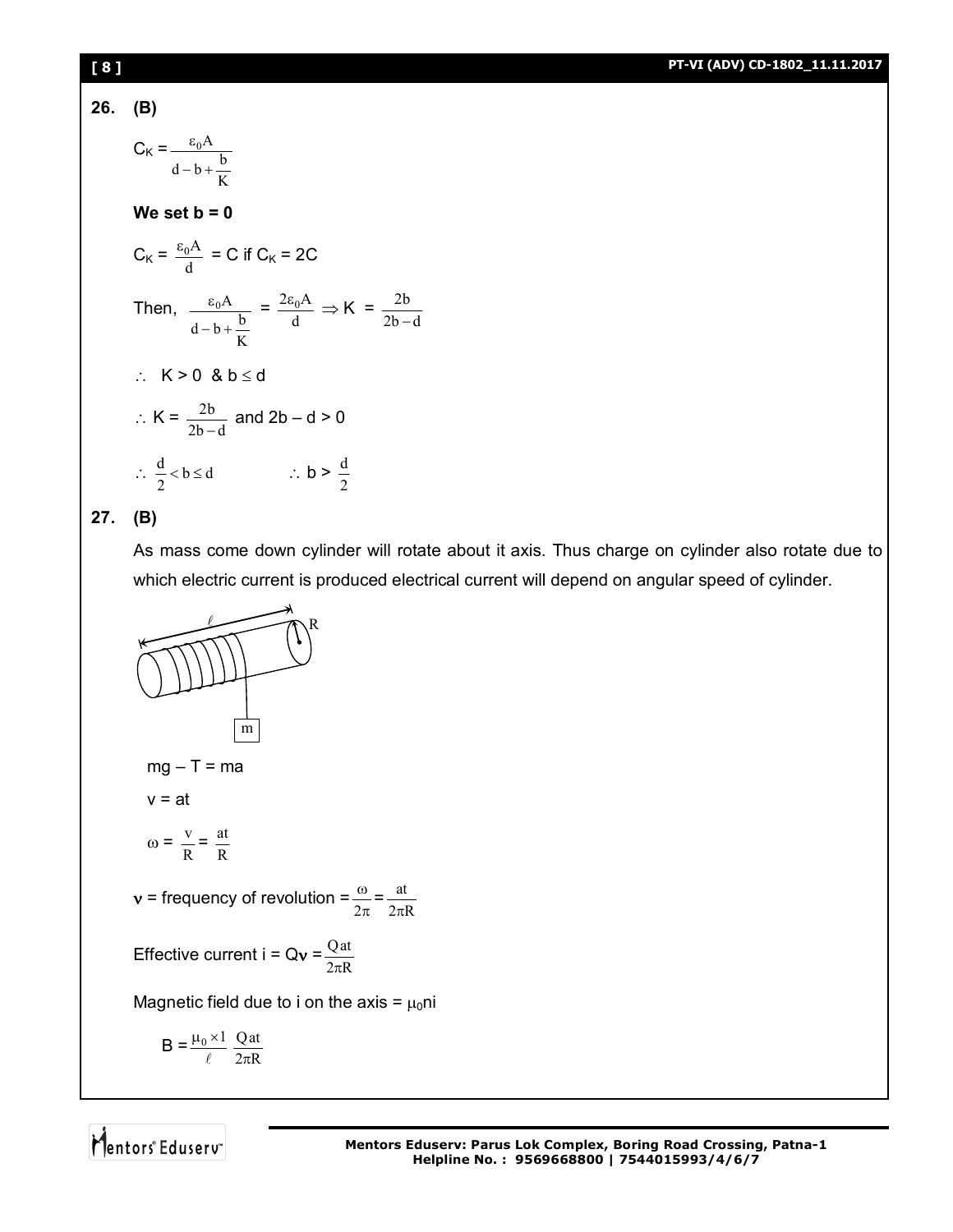dt  $\frac{dB}{dt} = \frac{\mu_0 Q a}{2 R^2}$  $2\pi R\ell$ 

Electric field due to time varying magnetic field

$$
E = \frac{R}{2} \frac{dB}{dt} = \frac{\mu_0 Qa}{4\pi \ell}
$$

Torque  $(\tau)$  due to electric field = qER

$$
=\frac{\mu_0 Q^2 Ra}{4\pi \ell}
$$

Moment of inertia of cylinder is zero

- $\therefore$  Net toque on it should be zero
- $\therefore$  Torque due to tension of the string = Torque

#### of electric field

$$
TR = \frac{\mu_0 Q^2 Ra}{4\pi \ell}
$$

$$
T = \frac{\mu_0 Q^2 a}{4\pi \ell}
$$

 $mg - T = ma$ 

$$
ma = mg - \frac{\mu_0 Q^2 a}{4\pi \ell}
$$

$$
a = \frac{g}{1 + \frac{\mu_0 Q^2}{4\pi m\ell}}
$$

**28. (C)**

Since 2Q is the bigger charge hence electric field will be zero near the smaller charge. Hence graph (A) and (B) are wrong. On both the charges the electric field will be infinite. Hence (D) is wrong and correct answer is (C).

### **29. (A, B, C, D)**

When light is incident normally on the boundary, then  $i = 0$ . So, according to Snell's law  $\mu_1$  sin  $i =$  $\mu_2$  sin r, r is also zero, i.e., there is no refraction.

If  $\mu_1 = \mu_2$ , then boundary will not be visible and  $r = i$ , i.e., there will be no refraction.

If i < r and i > sin<sup>-1</sup> ( $\mu_R/\mu_D$ ) or i > i<sub>c</sub> (critical angle), then also there will be no refraction of light and light will be totally internally reflected

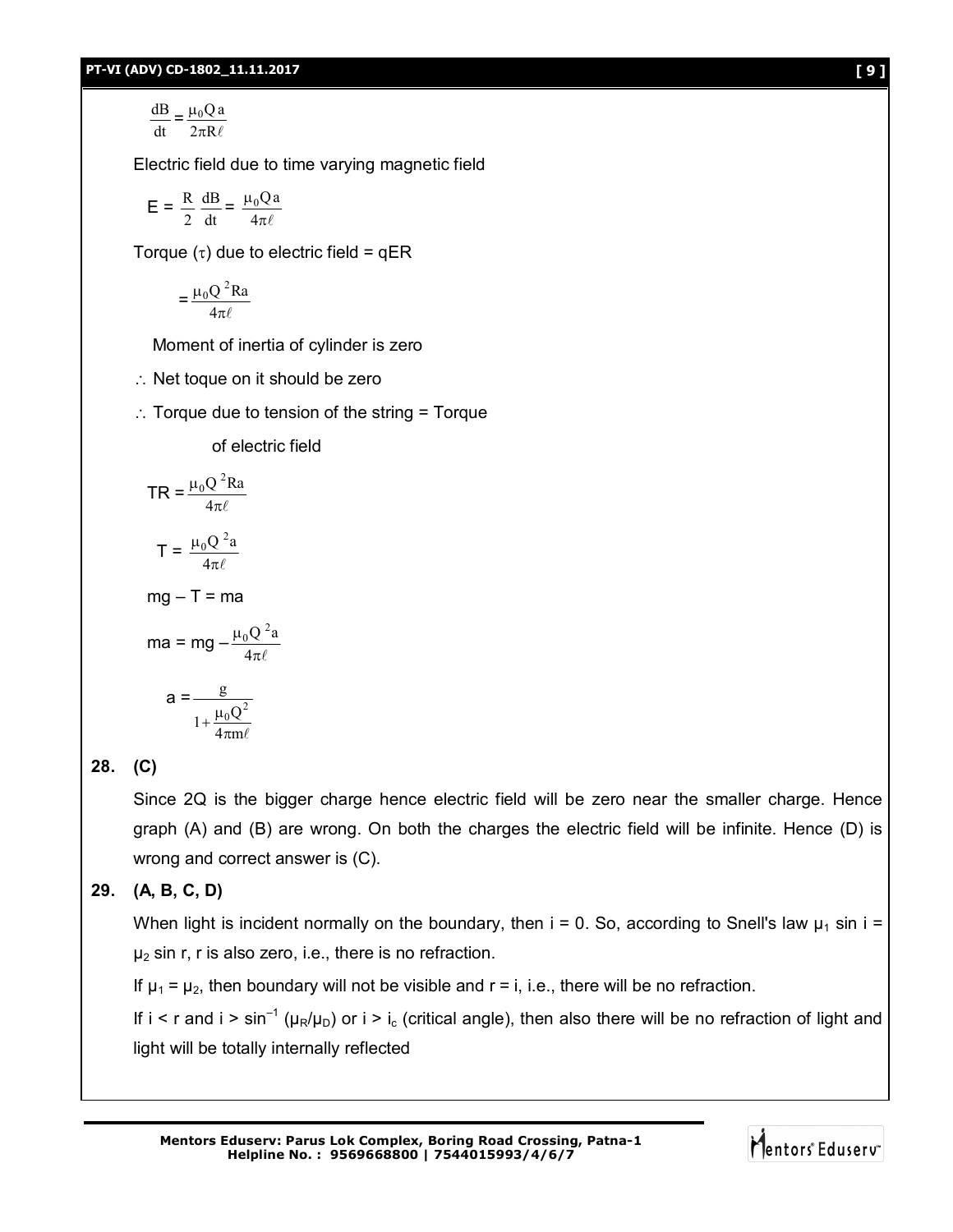#### **[ 10 ] PT-VI (ADV) CD-1802\_11.11.2017**

**30. (C, D)** From fig. in question,  $r + r' = 90^\circ$ :  $r' = 90^{\circ} - r = 90^{\circ} - i$ When light travels from denser medium to rarer medium, μ  $\frac{1}{\mu} = \frac{\sin i}{\sin r'}$  $\frac{\sin i}{\sin r'} = \frac{\sin i}{\sin(90^\circ - i)}$ sin i  $\frac{1}{-i} = \frac{\sin i}{\cos i}$ sin i = tan i Also, sin i<sub>c</sub> =  $\frac{1}{\mu}$ 1 (if angle of incidence = critical angle)  $\therefore$  sin i<sub>c</sub> = tan i = tan r  $\therefore i_c = \sin^{-1} (\tan i)$ =  $\sin^{-1}$  (tan r) **31. (A,C,D)**  $V_1 = V_2 \Rightarrow X_L = X_C \Rightarrow f =$  $2\pi\sqrt{\text{LC}}$ 1 π = 125Hz  $I_0 = \frac{V_0}{R} = \frac{200}{100}$  $\frac{200}{100}$  : X = 0 : Z = R  $I_0 = 2A$  $V_1 = V_2 = I = I_0 L = 2 \times 2\pi \times 125 \times \frac{2}{\pi}$ 2 = 1000 volt **32. (B,C,D)** Top view Flux is maximum B  $\operatorname{It}_\bullet$   $_\mathrm{O}$ B V O

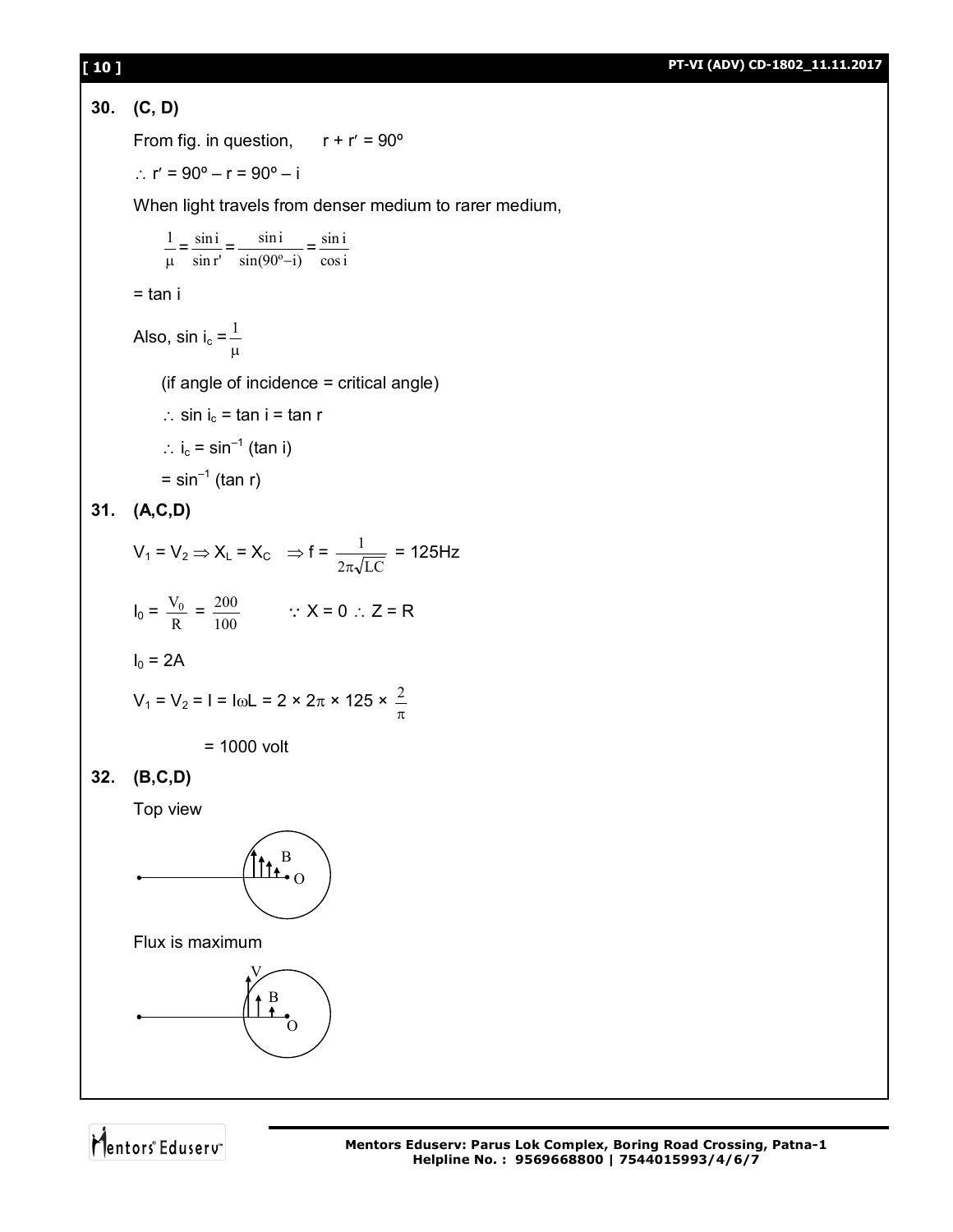#### **PT-VI (ADV) CD-1802\_11.11.2017 [ 11 ]**





Angle between B & V is 90°. So max. induced emf

#### **33. (1)**

 $\therefore$  Net magnetic field at centre is zero

$$
\therefore B_1 = B_2
$$

$$
\therefore B_1 = 11
$$

$$
\therefore \quad \frac{B_1}{B_2} = 1
$$

#### **34. (3)**

For image formed by lens

$$
\frac{1}{v_1} - \frac{1}{-15} = \frac{1}{+10}
$$

 $v_1$  -15

 $\Rightarrow$  v<sub>1</sub> = + 30 cm

i.e. 20 cm behind mirror

For mirror

$$
\frac{1}{v_2} + \frac{1}{20} = \frac{1}{-20}
$$

 $\Rightarrow$  v<sub>2</sub> = - 10 cm

Overall magnification =  $\frac{30}{16}$   $\times \frac{10}{20}$ J  $\left(\frac{10}{20}\right)$  $\overline{\phantom{0}}$  $\mathbf{x}$ J  $\left(\frac{30}{15}\right)$  $\overline{\phantom{0}}$ ſ 20 10 –15  $\frac{30}{15}$   $\times \left(\frac{10}{20}\right) = -1$ 

Length of image =  $1 \times 3 = 3$  mm

$$
35. (3)
$$

Apply  $\frac{\mu_2}{v} - \frac{\mu_1}{u} = \frac{\mu_2 - \mu_1}{R}$  $\mu_2 = 1, \ \mu_1 = \frac{3}{2}$  $\frac{3}{2}$ , R = – 10 cm, u = – 4 cm

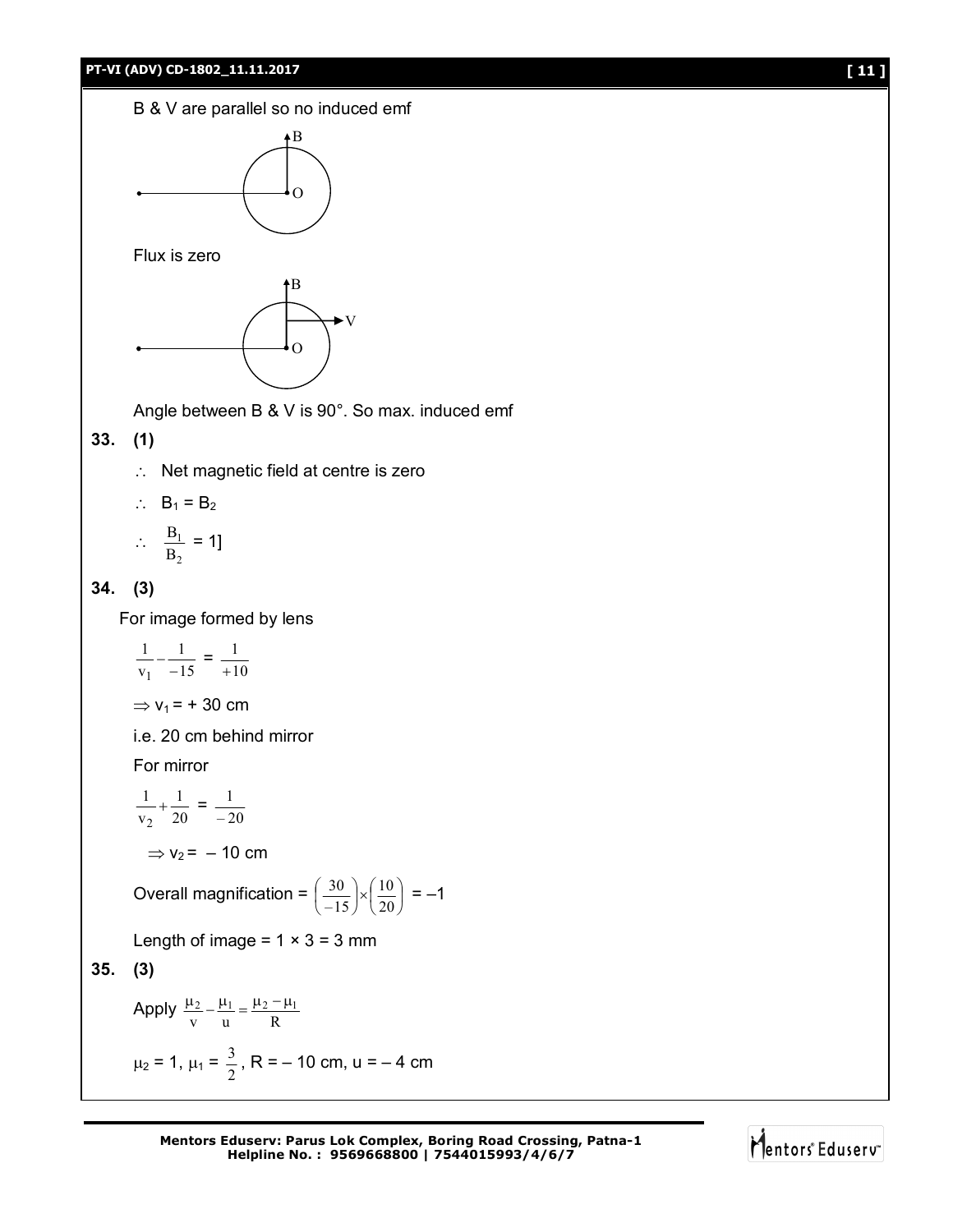#### **[ 12 ] PT-VI (ADV) CD-1802\_11.11.2017**

$$
36. (2)
$$

18V ≹9Ω  $9\Omega$  $i_1$  $\overline{1}$  $i_3$ i

Just after closing of switch S

 $i_1$  and  $i_3$ 

(current through inductor is zero)

$$
\therefore i = i_2
$$
  

$$
i_2 = \frac{18}{9} = 2 \text{ amp}
$$

## **37. (3)**

Consider a ring of thickness dx

Torque on this ring =  $QE \times x$ 

$$
E \times 2\pi x = \pi x^2 \times \frac{dB}{dt}
$$
  
\n
$$
E = \frac{x}{2} \times 2Kxt - Kx^2t
$$
  
\ncharge on ring =  $\frac{Q}{\pi R^2} \times 2\pi x dx$   
\nTorque on ring =  $\frac{2Q}{R^2} x \times Kx^2 t \times x dx = \frac{2KQ}{R^2}$   
\nTotal torque =  $\int_0^R \frac{2KQ}{R^2} x^4t dx = \left[\frac{2KQtx^5}{R^2 \times 5}\right]_0^R$ 

$$
=\frac{2KQR^3t}{5}=3 N-m
$$

#### **38. (2)**

As in case of discharging of a capacitor through a resistance

$$
q = q_0 e^{-t/CR}
$$
  
\n
$$
i = -\frac{dq}{dt} = \frac{q_0}{CR} e^{-t/CR}
$$
  
\nHere,  $CR = \left(\frac{\epsilon_0 KA}{d}\right) \left(\rho \frac{d}{A}\right) = \frac{\epsilon_0 K}{\sigma}$  [as  $\rho = 1/\sigma$ ]

Mentors Eduserv



x 4 t dx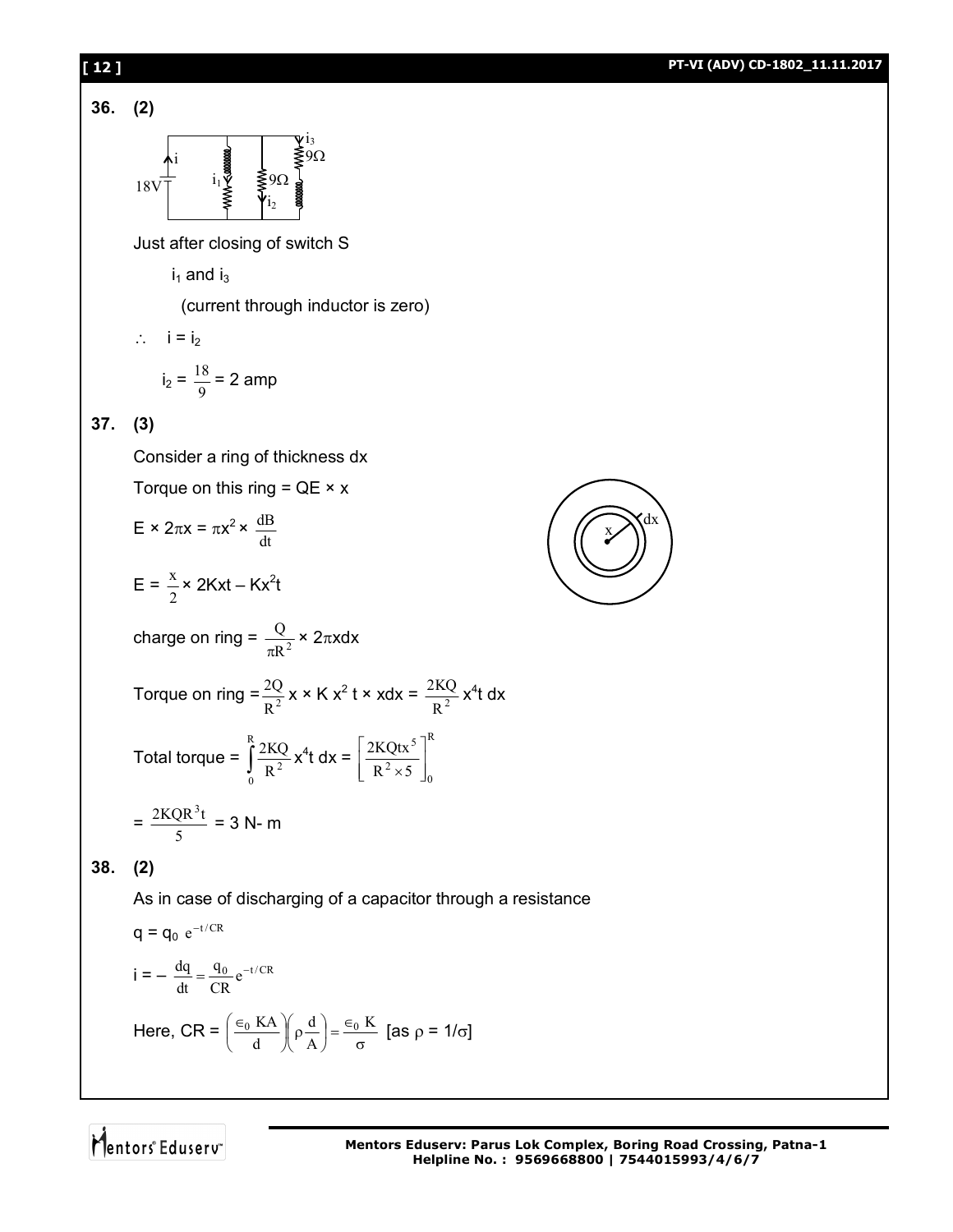i.e., 
$$
CR = \frac{8.846 \times 10^{-12} \times 5}{7.4 \times 10^{-12}} = 6
$$
  
\nSo,  $i = \frac{8.85 \times 10^{-6}}{6}$  e<sup>-12/6</sup>  
\n $= \frac{8.85 \times 10^{-6}}{6 \times 7.39}$  [As e = 2.718, e<sup>2</sup> = 7.39]  
\n= 0.20  $\mu$  A  
\n39. (A – r) ; (B – q) ; (C – p) ; (D – p)  
\n(A) Velocity of fish in air =  $8 \times \frac{3}{4} = 6$   $\uparrow$   
\n(B) Velocity of finsh w.r.t. bird = 6 + 6 = 12  $\uparrow$   
\n(B) Velocity of image of fish after reflection  
\nfrom mirror in air =  $8 \times \frac{3}{4} = 6 \downarrow$   
\nw.r.t. bird = – 6 + 6 = 0  
\n(C) Velocity of bird as seen from water =  $6 \times \frac{4}{3}$   
\n=  $8 \downarrow$  w.r.t. fish =  $8 + 8 = 16 \downarrow$   
\n(D) Velocity of bird in water after reflection  
\nfrom mirror =  $8 \downarrow$ 

w.r.t. fish =  $8 - 8 = 0$ 

**40. (A - q, r) ; (B - q, r) ; (C - q, r) ; (D - q, s)**

**For A, B and C :** Magnetic field at location of 1 due to 2 is parallel or anti parallel to current in 1, so force experienced by 1 due to magnetic field of 2 is zero.

For D : Force experienced by upper half of 2 due to 1 is along left, while on lower half it is towards right.

So, net force of interaction between the two is zero.

Direction of magnetic field at P can be found by using right hand palm rule no. 1.

$$
[\ 13\ ]
$$

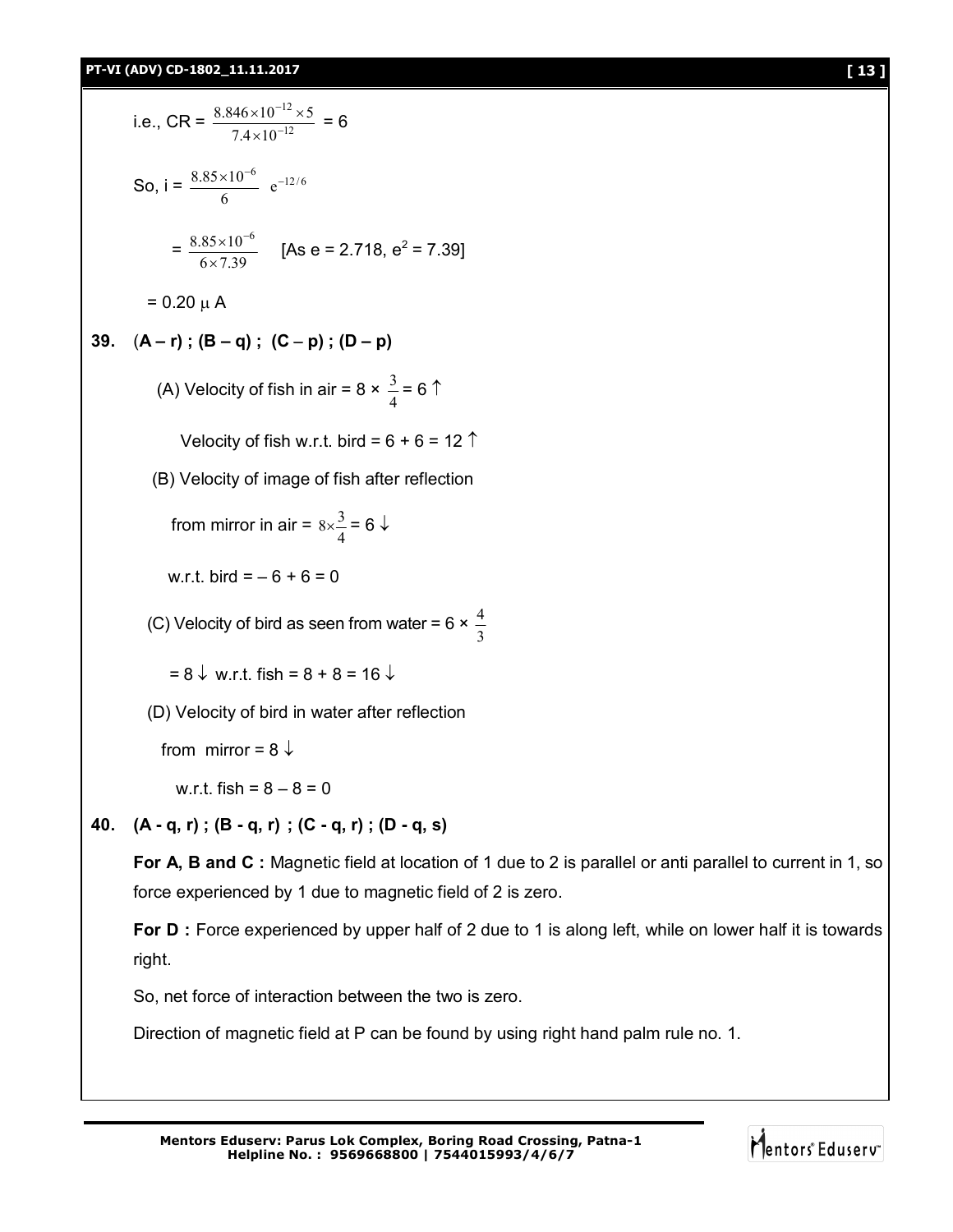# **MATHEMATICS**

41. (C)  
\n
$$
\vec{a} \cdot \vec{b} < 0
$$
  
\n $\Rightarrow \alpha^2 - 12 + 6\alpha < 0, \forall x \in R$   
\n $\Rightarrow c < 0$  and  $36c^2 + 48c < 0$   
\n $\frac{-4}{3} < c < 0$   
\n42. (C)  
\nClearly k > 0; kx<sup>2</sup> = e<sup>x</sup>  
\nf'(x) = g'(x); e<sup>x</sup> = 2kx = kx<sup>2</sup>  
\nx = 2  
\n43. (B)  
\n(i) AB is symmetric (AB)<sup>T</sup> = B<sup>T</sup>A<sup>T</sup> = AB ⇒ BA = AB  
\n(ii) (B<sup>T</sup>AB)<sup>T</sup> = B<sup>T</sup>A<sup>T</sup>(B<sup>T</sup>)<sup>T</sup> = B<sup>T</sup>A<sup>T</sup>B = B<sup>T</sup>AB  
\n(iii) and (iv)  
\nLet A be skew symmetric, then A<sup>T</sup> = -A  
\nand (A<sup>n</sup>)<sup>T</sup> = (A<sup>T</sup>)<sup>n</sup>, ∀n ∈ N  
\n $\Rightarrow$  (A<sup>n</sup>)<sup>T</sup> = { $\begin{cases} A^n & \text{If } n \text{ is even} \\ -A^n & \text{If } n \text{ is odd} \end{cases}$   
\nHence A<sup>n</sup> is symmetric if n is even  
\nHence Answer is B.  
\n44. (B)  
\nA is orthogonal AA<sup>T</sup> = I<sub>3</sub>  
\ndet(AA<sup>T</sup>) = det(I<sub>3</sub>)  
\ndet A det A<sup>T</sup> = 1  
\n(dtA)<sup>2</sup> = 1, (det A) = ±1

Mentors<sup>®</sup> Eduserv<sup>®</sup>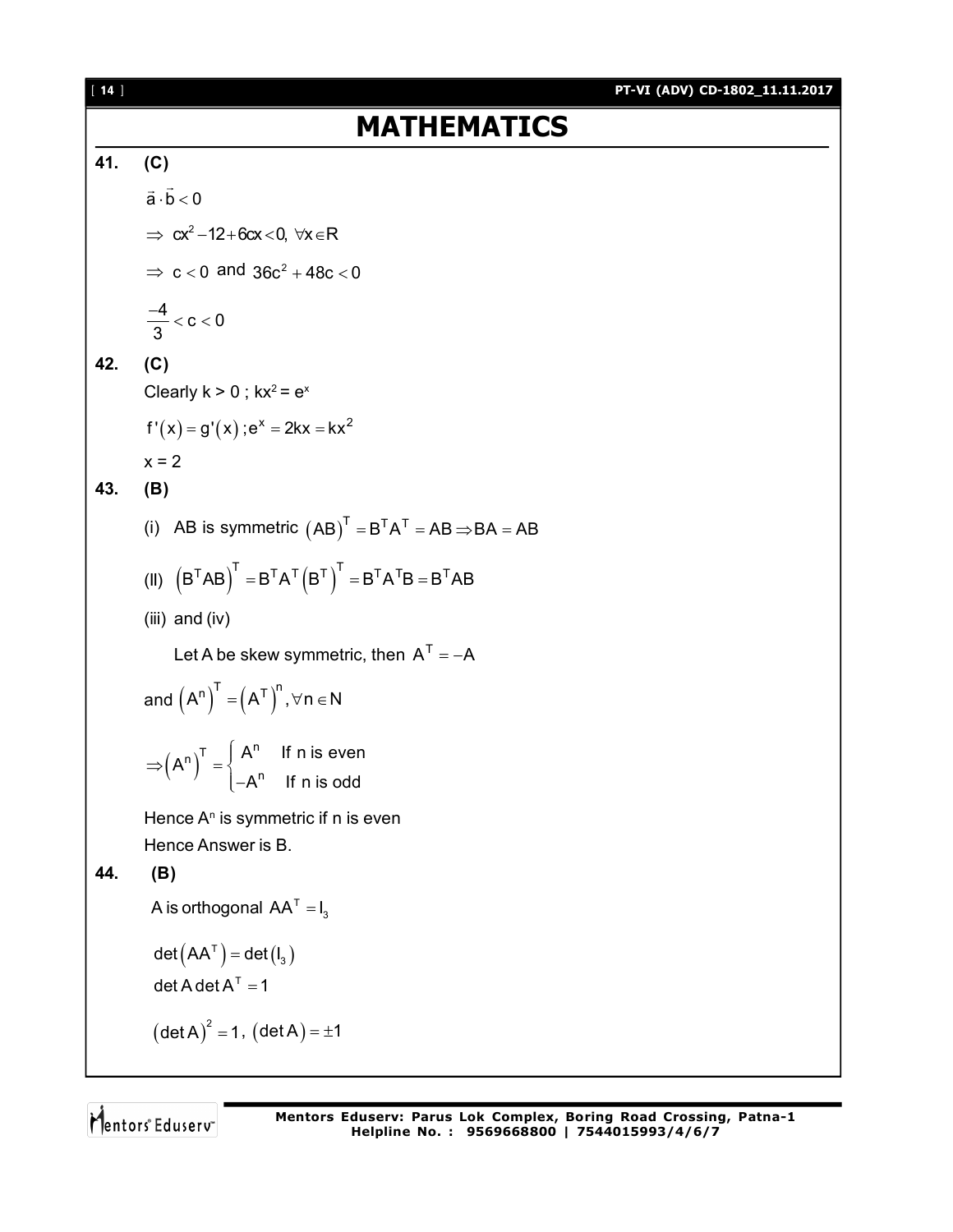B = 5A<sup>5</sup>. (det B) = 5<sup>3</sup> (det A)<sup>5</sup>  
\n= 125(+1)<sup>5</sup> = ±125  
\n45. (A)  
\n
$$
f(x) = \sqrt{1 + x\sqrt{1 + (x + 1)(x + 3)}} = \sqrt{1 + x(x + 2)} = (x + 1)
$$
  $\therefore f'(x) = 1$   
\n46. (B)  
\n
$$
I = \int_0^1 (1 - x^4)^7 dx = [x(1 - x^4)^7]_0^1 + 7 \times 4 \int_0^1 x(1 - x^4)^6 x^3 dx
$$
\n
$$
I = -28 \int_0^1 (1 - x^4)^7 dx
$$
\n29 I = 28  $\int_0^1 (1 - x^4)^6 dx$   
\n
$$
\frac{\int_0^1 (1 - x^4)^7 dx}{\int_0^1 (1 - x^4)^6 dx} = \frac{28}{29}
$$
\n47. (A)  
\nDomain of f is [-1, 1]  
\n $f'(x) = \cos x - \sin x + \sec^2 x + \frac{1}{1 + x^2} > 0$   
\n $(f(x))^{\min} = f(-1) = -\sin 1 + \cos 1 - \tan 1 - \frac{\pi}{2} + \pi - \frac{\pi}{4} = m$   
\n $(f(x))^{\max} = f(1) = \sin 1 + \cos 1 + \tan 1 + \frac{\pi}{2} + \frac{\pi}{4} = M$   
\n48. (C)  
\n
$$
\lim_{n \to \infty} \cos(2\pi \sqrt{n^2 + 1}) = \lim_{n \to \infty} \cos(2\pi \sqrt{n^2 + 1} - 2n\pi)
$$
\n
$$
= \lim_{n \to \infty} \cos\left(\frac{2\pi}{\sqrt{n^2 + 1} + n}\right) = 1
$$
\n49. (A, B, C)  
\n(A)  $\vec{r} = (\vec{r} \cdot \hat{i})\hat{i} + (\vec{r} \cdot \hat{j})\hat{j} + (\vec{r} \cdot \hat{k})\hat{k}$  put  $\vec{r} = (\vec{a} \times \vec{b}) \implies$  (A) is correct  
\n(B) put  $\vec{r} = \vec{a}$  and  $\vec{r} = \vec{b}$ 

Mentors<sup>e</sup> Eduserv<sup>-</sup>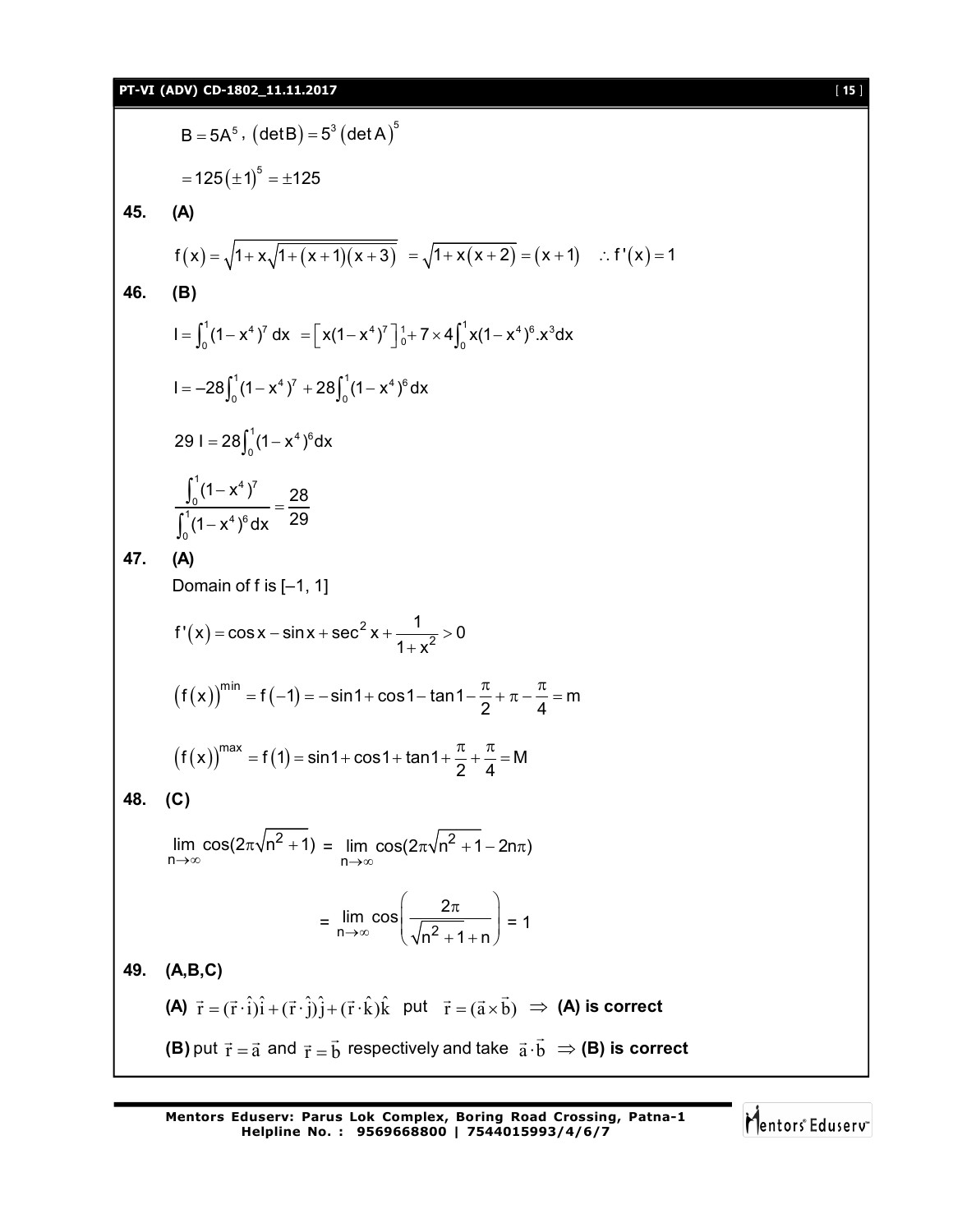[ **16** ] **PT-VI (ADV) CD-1802\_11.11.2017 (C)**  $\vec{u} = \hat{b} \times (\hat{a} \times \hat{b})$   $|\vec{u}|$  $\rightarrow$  $= |\vec{a} \times \vec{b}| = |\vec{v}| \Rightarrow (C)$  is correct **(D)** is obviously wrong. **50. (A,B,C,D)** (A)  $\sin\left(\frac{11\pi}{12}\right) \cdot \sin\left(\frac{5\pi}{12}\right) = \sin\left(\frac{\pi}{12}\right) \cdot \cos\left(\frac{\pi}{12}\right) = \frac{1}{2} \sin\left(\frac{\pi}{6}\right) = \frac{1}{4} \in \mathbb{Q}$  $\left(\frac{11\pi}{12}\right) \cdot \sin\left(\frac{5\pi}{12}\right) = \sin\left(\frac{\pi}{12}\right) \cdot \cos\left(\frac{\pi}{12}\right) = \frac{1}{2} \sin\left(\frac{\pi}{6}\right) = \frac{1}{4} \in \mathcal{C}$ (B)  $\csc\left(\frac{9\pi}{10}\right)$   $\sec\left(\frac{4\pi}{5}\right) = -\csc\left(\frac{\pi}{10}\right)$   $\sec\left(\frac{\pi}{5}\right) = \frac{1}{\sqrt{10}} = \frac{1}{\sqrt{10}} = \frac{-16}{\sqrt{10}} = -4 \in \mathbb{Q}$  $\left(\frac{9\pi}{10}\right) \cdot \sec\left(\frac{4\pi}{5}\right) = -\csc\left(\frac{\pi}{10}\right) \cdot \sec\left(\frac{\pi}{5}\right) = \frac{1}{\sin 18^\circ \cdot \cos 36^\circ} = \frac{-16}{(\sqrt{5}-1)(\sqrt{5}+1)} = -4 \in \mathbb{C}$ (C)  $\sin^4\left(\frac{\pi}{8}\right) + \cos^4\left(\frac{\pi}{8}\right) = 1 - \frac{1}{2}\sin^2\left(\frac{\pi}{4}\right) = 1 - \frac{1}{4} = \frac{3}{4} \in \mathbb{Q}$ (D)  $2\cos^2{\frac{\pi}{2}} \cdot 2\cos^2{\frac{2\pi}{3}} \cdot 2\cos^2{\frac{4\pi}{3}} = 8(\cos{20^\circ} \cdot \cos{40^\circ} \cdot \cos{80^\circ})^2$ 9 9 9  $\frac{\pi}{6}$  · 2 cos<sup>2</sup>  $\frac{2\pi}{6}$  · 2 cos<sup>2</sup>  $\frac{4\pi}{6}$  = 8(cos 20° · cos 40° · cos 80°)<sup>2</sup> =  $\frac{1}{6}$   $\in$  Q 8  $\in$ **51. (A, B, C, D)**  $f'(x) > 0$  in [-1, 2]  $\Rightarrow$  f (x) increases in [-1,2] f(2<sup>-</sup>) = f(2) = f (2<sup>+</sup>) = 35  $\Rightarrow$  f(x) is continuous  $f'(2^{-}) = 24$ ,  $f'(2^{+}) = -1 \implies f'(2)$  does not exist  $f(2) = 35$  is the maximum value. **52. (A, C)** We have  $AB = A$  $\Rightarrow$  A(BA) = A<sup>2</sup>  $\Rightarrow$  A(B) = A<sup>2</sup>  $\Rightarrow$  AB = A<sup>2</sup>  $\Rightarrow$  A = A<sup>2</sup>  $[\cdot$  BA = B]  $[\cdot:AB = A]$ Again  $\Rightarrow$  BA = B  $\Rightarrow$  B(AB) = B<sup>2</sup>  $\Rightarrow$  B(A) = B<sup>2</sup>  $B = B<sup>2</sup>$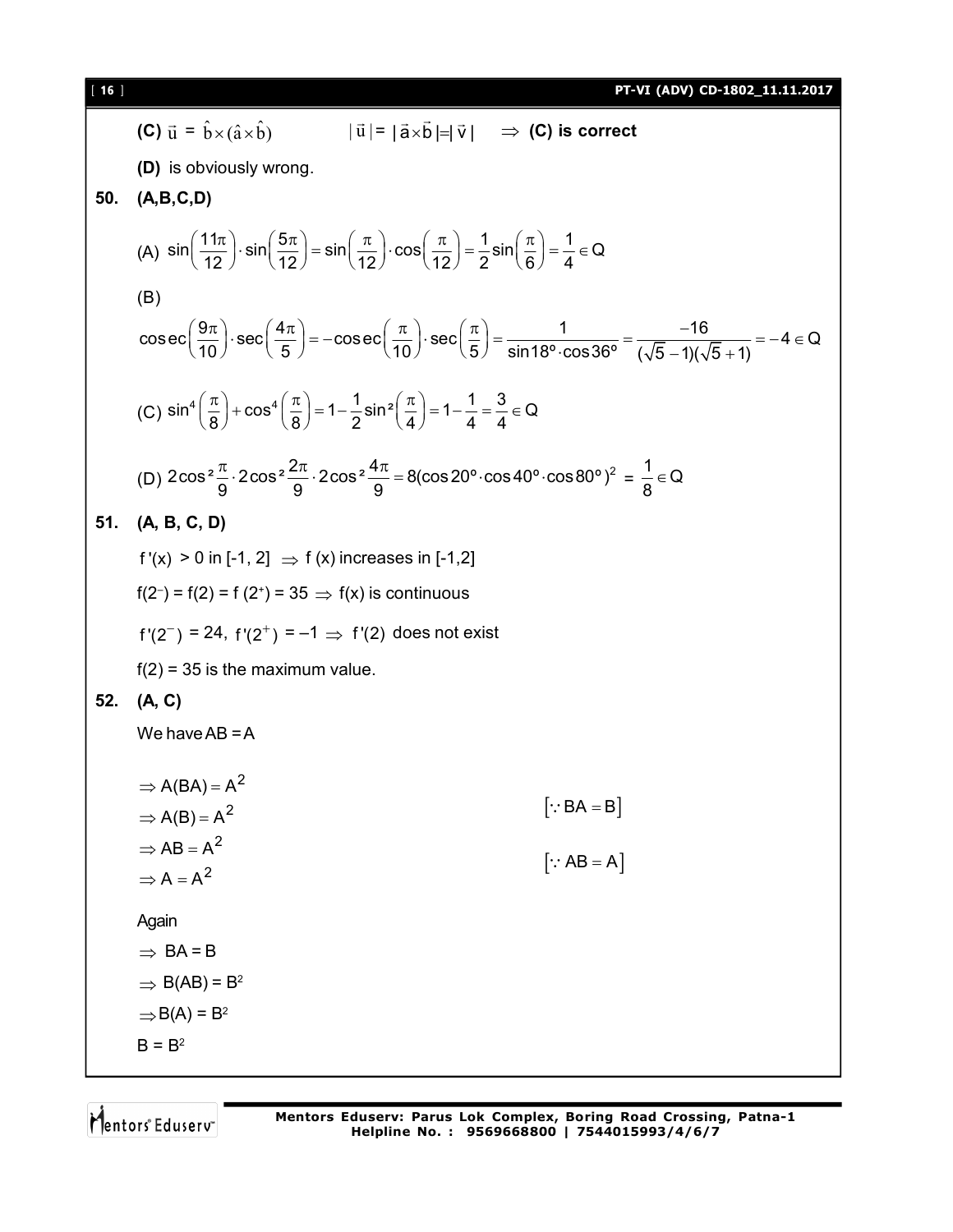#### **PT-VI (ADV) CD-1802\_11.11.2017** [ **17** ]

**53. (4)** b  $\int -(x+3)(x-1)^2(x-4)dx$  is maximum when f(x) = – (x + 3) (x – 1)<sup>2</sup> (x – 4) is above x-axis 3 - $\Rightarrow$  x  $\in$  [-3,4] so b = 4 **54. (2)**  $(\vec{a} + xb) \cdot (\vec{a} - b) = 0$  $(\vec{a} + x\vec{b}) \cdot (\vec{a} - \vec{b}) = 0 \implies |\vec{a}|^2 - x |\vec{b}|^2 + (x - 1)(\vec{a} \cdot \vec{b}) = 0$ ⇒ |a|<del>′</del> –4x|a|′ +(x – 1)(2|a|′ )≀  $|\vec{a}|^2 - 4x |\vec{a}|^2 + (x-1)(2 |\vec{a}|^2) \cos \frac{2\pi}{2} = 0$ 3  $-4x |\vec{a}|^2 + (x-1)(2 |\vec{a}|^2) \cos \frac{2\pi}{2} = 0$   $1 - 4x - (x - 1) = 0 \Rightarrow x = \frac{2}{5}$  $\Rightarrow$  1 - 4x - (x - 1) = 0  $\Rightarrow$  x =  $\frac{2}{5}$   $\Rightarrow$  5x = 2 **55. (5)**  $\mathsf{A} \left[ \begin{smallmatrix} 1 \ -1 \end{smallmatrix} \right]$ L  $\mathbf{r}$ 1 1  $=\begin{bmatrix} -1 \\ 2 \end{bmatrix}$ L  $\vert$  – 2  $\begin{bmatrix} 1 \\ 2 \end{bmatrix}$  ....(1) ;  $A^2 \begin{bmatrix} 1 \\ -1 \end{bmatrix}$  $\overline{\phantom{a}}$ L  $\mathbf{r}$ 1 1  $=\begin{bmatrix}1\\0\end{bmatrix}$ L  $\overline{ }$ 0  $\begin{bmatrix} 1 \\ 0 \end{bmatrix}$  ....(2) Let  $A = \begin{bmatrix} a & b \\ c & d \end{bmatrix}$ L c d  $\begin{bmatrix} a & b \\ c & d \end{bmatrix}$ . The first equation gives  $a - b = -1$  ....(3) and  $c - d = 2$  ....(4) For second equation,  $\mathsf{A}^2\begin{bmatrix}1\-1\end{bmatrix}$  $\overline{\phantom{a}}$ L L 1  $\begin{bmatrix} 1 \\ -1 \end{bmatrix}$  = A $\begin{bmatrix} A & 1 \\ -1 & 1 \end{bmatrix}$  $\bigg)$  $\left(A \begin{pmatrix} 1 \\ -1 \end{pmatrix} \right)$  $\setminus$ ſ  $\rfloor$  $\overline{\phantom{a}}$ L  $\overline{ }$  $A\left(\left.\begin{array}{c} 1 \\ -1 \end{array}\right|\right) = A\left(\left.\begin{array}{c} -1 \\ 2 \end{array}\right|\right)$  $\bigg)$  $\left( \begin{array}{c} -1 \\ 2 \end{array} \right)$  $\setminus$ ſ  $\rfloor$  $\overline{\phantom{a}}$  $\lfloor$  $\vert$  –  $A\left(\begin{bmatrix} -1 \\ 2 \end{bmatrix}\right) = \begin{bmatrix} 1 \\ 0 \end{bmatrix}$ L L 0  $\begin{matrix} 1 \\ 0 \end{matrix}$ . This gives  $- a + 2b = 1$  ....(5) and  $- c + 2d = 0$  ....(6)  $(3) + (5)$   $\implies$  b = 0 and a = -1  $(4) + (6)$   $\Rightarrow$  d = 2 and c = 4 so the sum  $a + b + c + d = 5$ **56. (1)**  $1 + \frac{dy}{dx} - \frac{1}{(x-1)^2} \left(1 + \frac{dy}{dx}\right) = 2$ dx  $(x+y)(dx)$  $+\frac{dy}{dx} - \frac{1}{(x+y)}\left(1+\frac{dy}{dx}\right) = 2 \Rightarrow \frac{dy}{dx}\Big|_{\alpha}$ dy dx $|_{\alpha,\beta}$  $=\frac{\alpha + \beta + 1}{\alpha + \beta} \Rightarrow \alpha + \beta = 1$  $\alpha + \beta - 1$ **57. (3)** Let L =  $\lim \frac{(\cos x - 1)(\cos x - e^{x})}{e^{x}}$  $x \rightarrow 0$   $X^k$  $\cos x - 1) (\cos x - e^x)$  $\lim_{x\to 0}$   $\frac{y}{x}$  $-1$ ) (  $\cos x - \epsilon$  $=$  $(1-\cos x)(1+\cos x)(\cos x - e^x)$  $(1 + \cos x)$ x  $x \rightarrow 0$   $(1 + \cos x)x^k$  $(1 - \cos x)(1 + \cos x)(\cos x - e^x)$ lim  $\rightarrow$ 0  $(1 + \cos x)x^{r}$  $-\cos x)(1+\cos x)(\cos x-\cos x)$  $= ^{+}$  $2(1 - \cos x)^{x}$  $x \rightarrow 0$   $x^{k-3}$  $\sin x$  | 1 - cos x e<sup>x</sup> -1  $\lim_{x\to 0} \frac{(x)(x-x)}{x^{k-3}} \cdot \frac{1}{1+\cos x}$  $= - \lim_{k \to \infty} \frac{\left(\frac{\sin x}{x}\right)^2 \left(\frac{1-\cos x}{x} + \frac{e^x - 1}{x}\right)}{\frac{1}{x^2}}$  $\ddot{}$ For L to be finite non-zero,  $k = 3$ .

Mentors<sup>e</sup> Eduserv<sup>®</sup>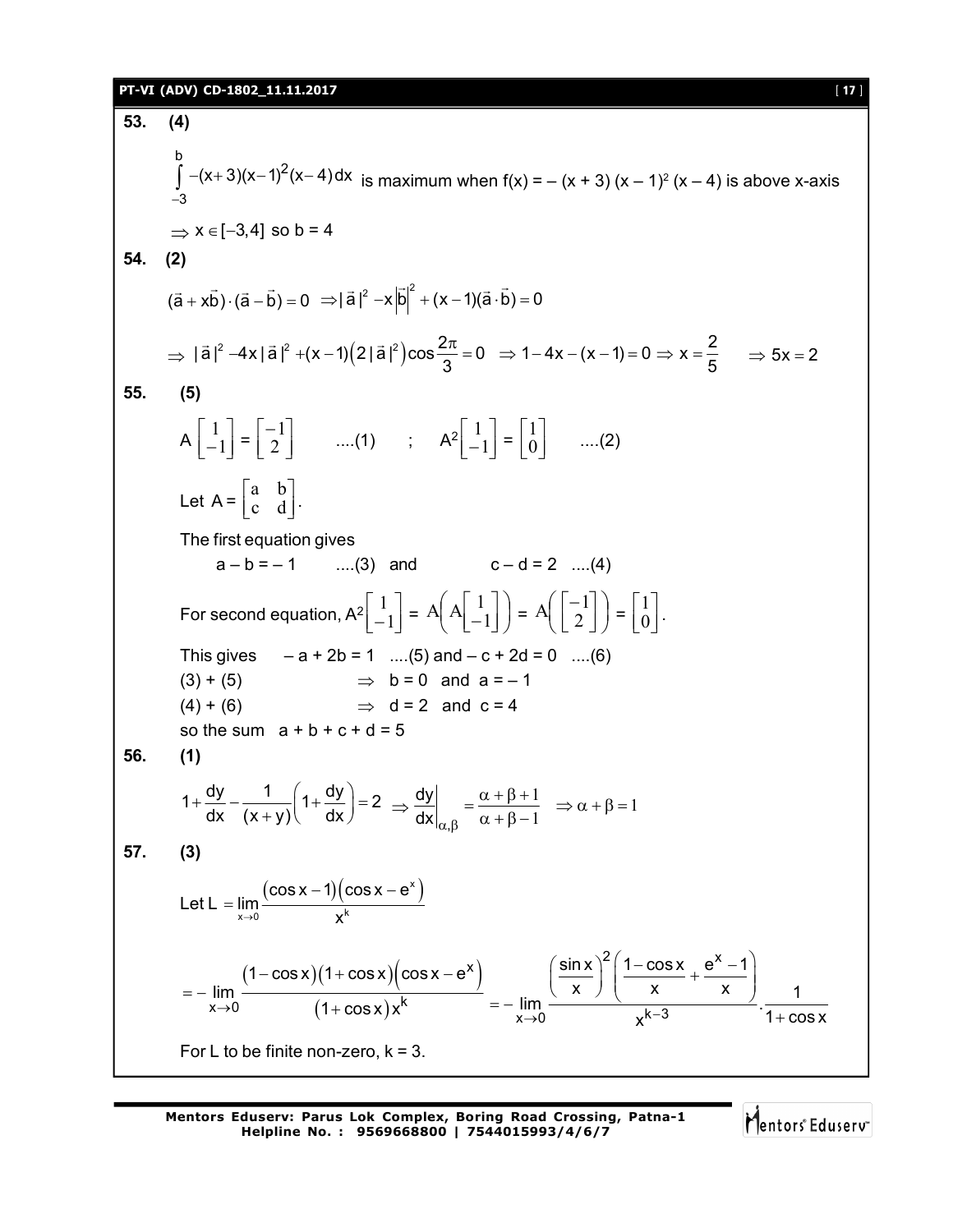[ **18** ] **PT-VI (ADV) CD-1802\_11.11.2017**

58. (1)  
\nAB = 
$$
\begin{bmatrix} 1 & 2 \\ 3 & 4 \end{bmatrix} \begin{bmatrix} a & b \\ c & d \end{bmatrix} = \begin{bmatrix} a+2c & b+2d \\ 3a+4c & 3b+4d \end{bmatrix}
$$
; BA =  $\begin{bmatrix} a & b \\ c & d \end{bmatrix} \begin{bmatrix} 1 & 2 \\ 3 & 4 \end{bmatrix} = \begin{bmatrix} a+3b & 2a+4b \\ c+3d & 2c+4d \end{bmatrix}$   
\nIf AB = BA, then a + 2c = a + 3b ⇒ 2c = 3b ⇒ b ≠ 0  
\nb + 2d = 2a + 4b ⇒ 2d - 2a = 3b ∴  $\frac{d-a}{3b-a} = \frac{\frac{3}{2}b}{3b-\frac{3}{2}b} = 1$   
\n59. A → (r); B → (r, s, t); C → (q); D → (q)  
\n(A)  $\int_{\sqrt{2}-1}^{\sqrt{2}+1} \frac{(x^2+1)^2 - (x^2-1)}{(x^2+1)^2} dx = \int_{\sqrt{2}-1}^{\sqrt{2}+1} \left(1-\frac{x^2-1}{(x^2+1)^2}\right) dx$   
\n $2-\int_{\sqrt{2}-1}^{\sqrt{2}+1} \frac{x^2-1}{(x^2+1)^2} dx$   
\nNow I<sub>1</sub> =  $\int_{1/a}^{a} \frac{x^2-1}{(x^2+1)^2} dx$  where a =  $\sqrt{2}+1$  Putting x =  $\frac{1}{t}$ : dx =  $-\frac{1}{t^2}$  dt  
\nNow I<sub>1</sub> =  $\int_{1/a}^{a} \frac{1}{(x^2+1)^2} dx = \int_{a}^{1/a} \frac{1-t^2}{(t^2+1)^2} dt = -\int_{1/a}^{a} \frac{t^2-1}{(t^2+1)^2} dt = -I_1$  ∴  $I_1 = 0$   
\na  $\left(\frac{1}{t^2}+1\right)^2 \left(-\frac{1}{t^2}\right) dt = -\int_{a}^{1/a} \frac{1-t^2}{(t^2+1)^2} dt = -\int_{1/a}^{a} \frac{t^2-1}{(t^2+1)^2} dt$ 

Mentors<sup>e</sup> Eduserv<sup>-</sup>